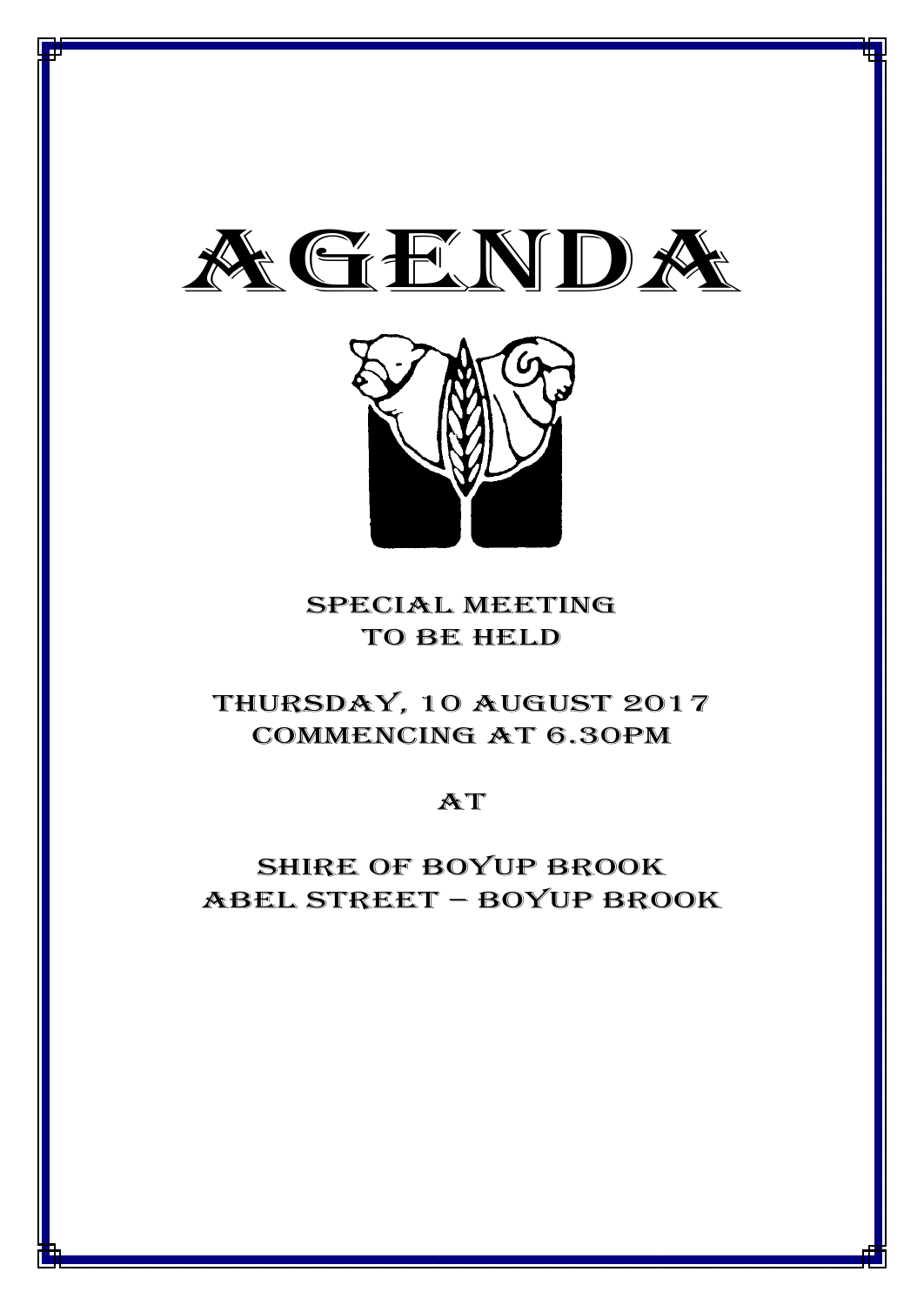

# SHIRE OF BOYUP BROOK NOTICE OF SPECIAL COUNCIL MEETING

To:-

Cr G Aird - Shire President Cr K Moir - Deputy Shire President Cr J Imrie Cr P Kaltenrieder Cr E Muncey Cr T Oversby Cr E Rear

A Special Council Meeting of the Shire of Boyup Brook will be held on Thursday 10 August 2017 in the Council Chambers, Shire of Boyup Brook, Abel Street, Boyup Brook – commencing at 6.30pm for the purposes of dealing with: Special Rural Properties - UV and GRV Compared; the 2017-18 Statement of Objects and Reasons for Levying Differential Rates; and the May 2017 Minutes of the Audit and Finance Committee.

Alan Lamb Chief Executive Officer

Date: 7 August 2017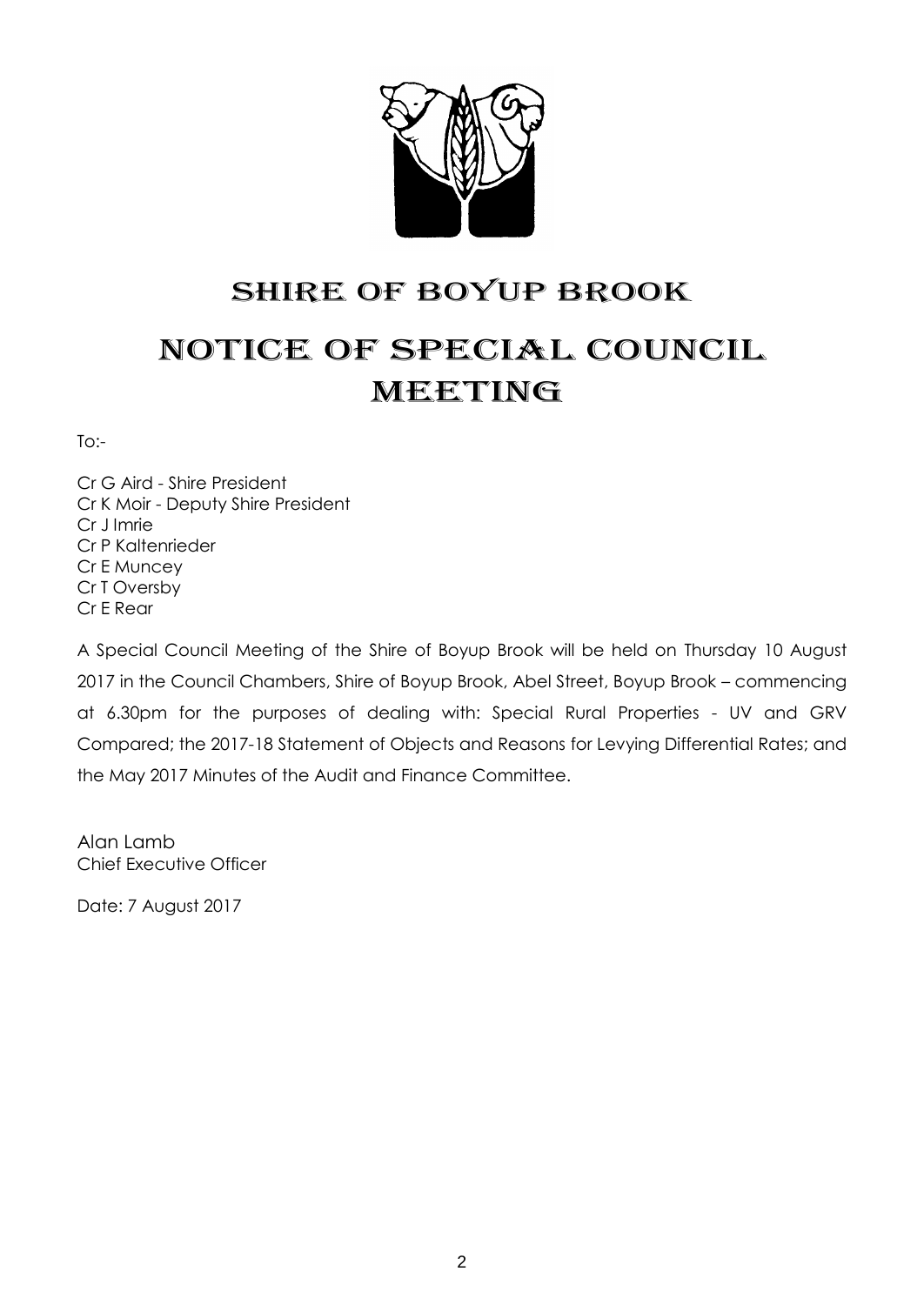# TABLE OF CONTENTS

| 1. |     | RECORD OF ATTENDANCE/APOLOGIES/LEAVE OF ABSENCE PREVIOUSLY APPROVED 4 |  |  |
|----|-----|-----------------------------------------------------------------------|--|--|
| 2. |     |                                                                       |  |  |
| 3. |     |                                                                       |  |  |
| 4. |     |                                                                       |  |  |
|    | 4.1 |                                                                       |  |  |
|    | 4.2 |                                                                       |  |  |
|    | 4.3 |                                                                       |  |  |
| 5. |     |                                                                       |  |  |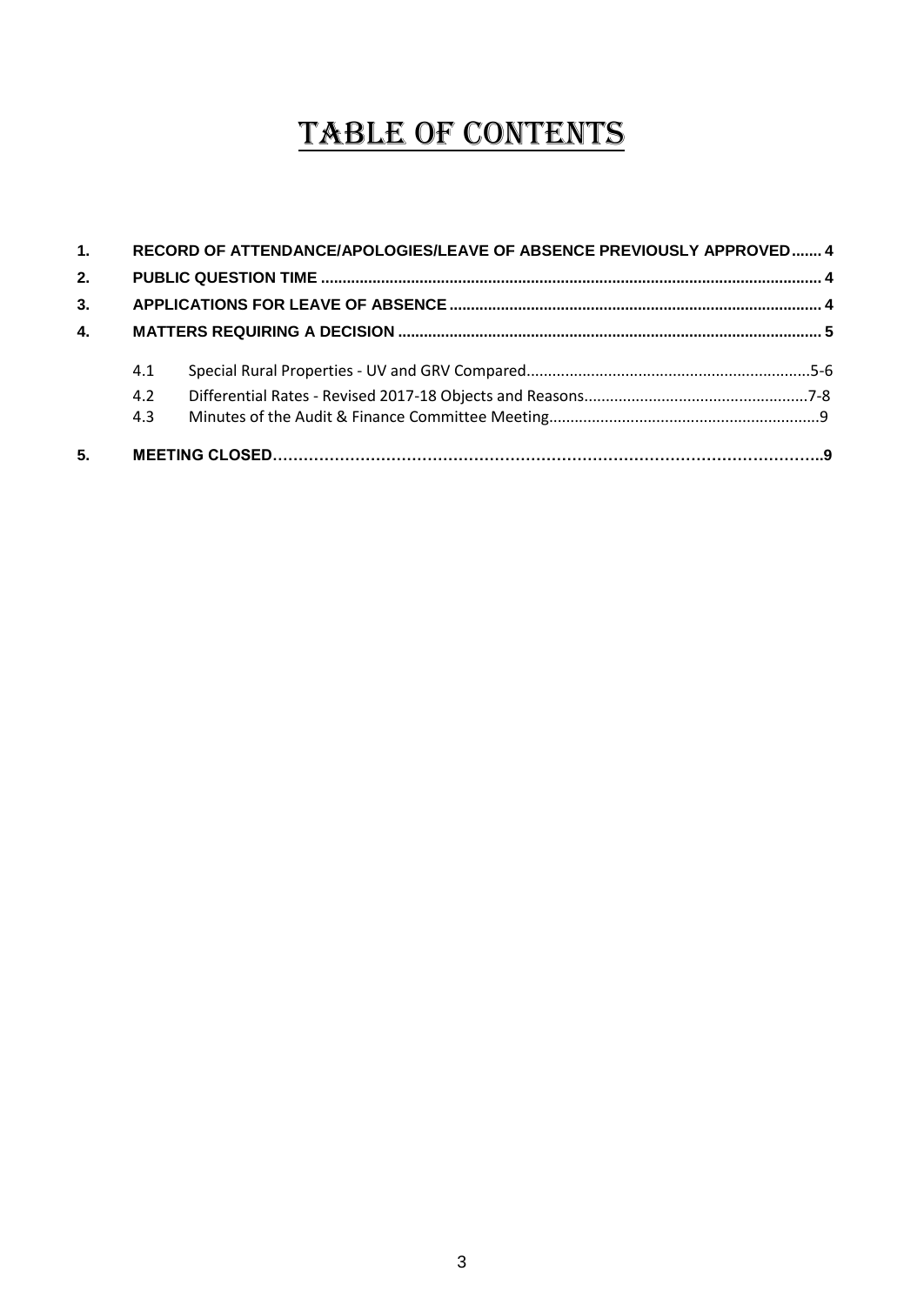# <span id="page-3-0"></span>**1. RECORD OF ATTENDANCE/APOLOGIES/LEAVE OF ABSENCE PREVIOUSLY APPROVED**

# 1.1 **Attendance**

- Cr G Aird Shire President Cr K Moir - Deputy Shire President Cr J Imrie Cr P Kaltenrieder Cr E Muncey Cr T Oversby Cr E Rear
- STAFF: Mr Alan Lamb (Chief Executive Officer) Mr Stephen Carstairs (Director of Corporate Services) Mrs Maria Lane (Executive Assistant)

# 1.2 Apologies

1.3 Leave of Absence

# <span id="page-3-1"></span>**2. PUBLIC QUESTION TIME**

- 2.1 Response to Previous Public Questions Taken on Notice
- 2.2 Public Question Time

# <span id="page-3-2"></span>**3. APPLICATIONS FOR LEAVE OF ABSENCE**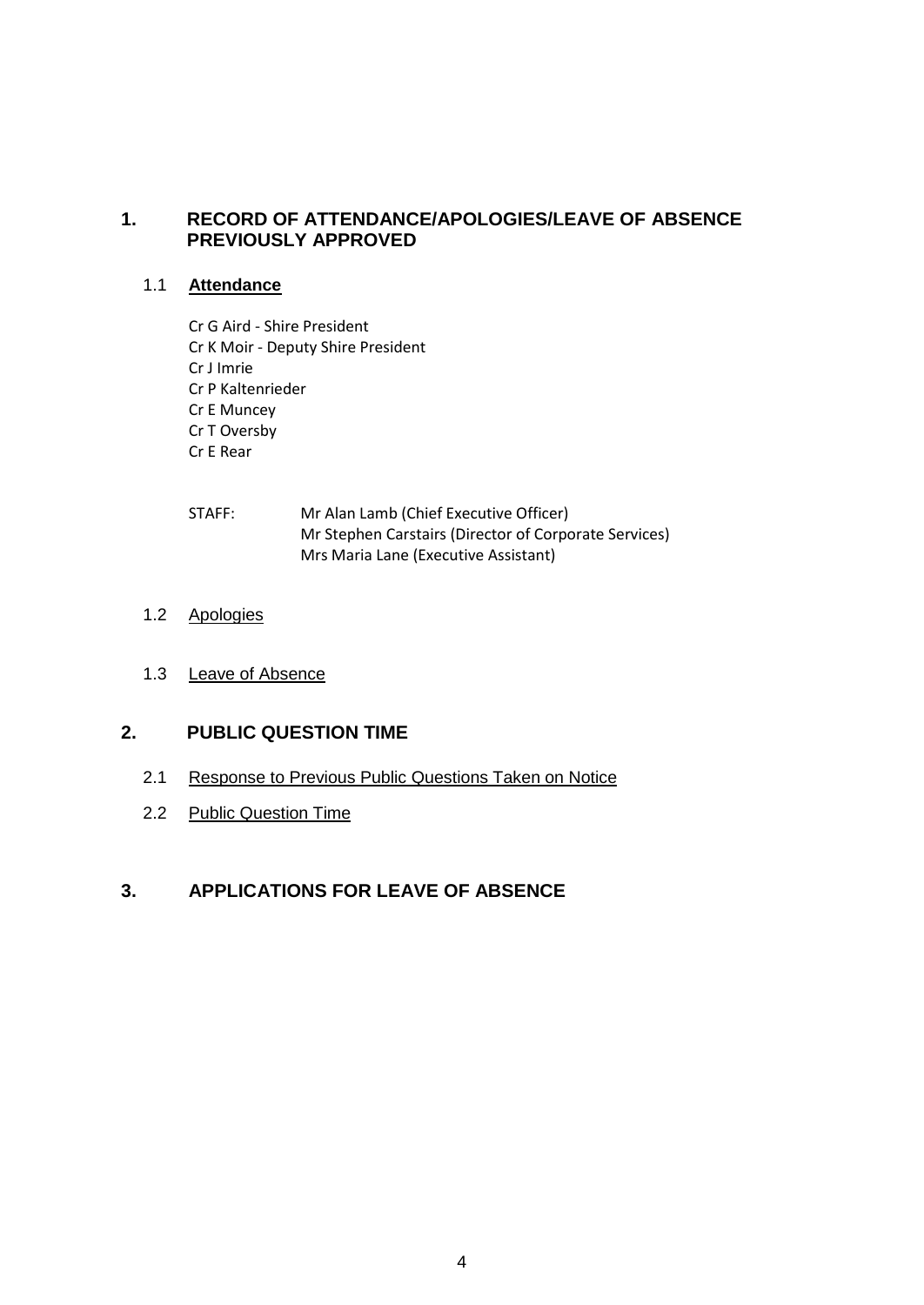| Location:                              | Shire Boyup Brook                                                                                                                             |
|----------------------------------------|-----------------------------------------------------------------------------------------------------------------------------------------------|
| Applicant:                             | N/A                                                                                                                                           |
| <b>File:</b>                           | FM/48/002                                                                                                                                     |
| <b>Disclosure of Officer Interest:</b> | None                                                                                                                                          |
| Date:                                  | 07 August 2017                                                                                                                                |
| Author:                                | Stephen Carstairs (Director Corporate Services)<br>and<br>Alan Lamb (Chief Executive Officer)                                                 |
| <b>Authorizing Officer:</b>            | Alan Lamb (Chief Executive Officer)                                                                                                           |
| <b>Attachments:</b>                    | Landgate's Comparison Working<br>Sheet<br>Yes:<br>Indicative GRV's For UV to GRV Proposal<br>for<br>Special Rural Properties in the District. |

#### <span id="page-4-0"></span>**4.1 Special Rural Properties - UV and GRV Compared**

#### **SUMMARY**

Council is requested to consider and accept Landgate's Comparison Working Sheet *Indicative GRV's for UV to GRV Proposal* for Special Rural Properties in the District.

#### **BACKGROUND**

During March and April 2017 Landgate reviewed 124 Special Rural properties in Boyup Brook and appraised them using aerial photography evidence, house and built structures plans, and year of construction information to derive estimates of their Gross Rental Values (GRV, and refer to Attachment 4.1.1). The intent of Landgate supplying this information to the shire was that it may be used for rate modelling and rate payer consultation purposes by the Shire of Boyup Brook.

Landgate determined that the total Unimproved Value (UV) of the 124 properties for 2016-17 was \$15,725,000 and at 0.007125 cents in the \$, then the total raw score of UV rates levied would amount to \$112,041. Relative to this method for measuring rates levied, Landgate estimated the total GRV of the 124 properties for 2016-17 to be \$928,344 and at 0.12244 cents in the \$, the total raw score of UV rates levied would amount to \$113,667. Based on raw scores the Special Rural property sector would contribute only \$1,626 more to the total rates pool of the shire if the basis for measuring their rates was GRV.

To determine whether there is a real difference between the two (2) bases for calculating rates for these properties, the 2 sets of raw scores were compared using the *dependent t-test method* (null hypothesis being that the 2 raw scores are the same). The dependent t-test (also called the paired t-test or paired-samples t-test) compares the means of two related groups (i.e. paired data sets) to determine whether there is a statistically significant difference between their means. For the 2-tailed hypothesis for these raw scores  $t = 0.27$ , and the probability of the 2 sample sets being different would be very small (substantially less than 0.01).

When Minimum Rates is introduced, then for 2016-17 Special Rural properties would contribute substantially more (\$144,714) to the total rates pool if rated by the GRV method than if it were rated by the UV method (\$115,585). For the 2-tailed hypothesis t = -7.30 for these paired (Minimum Rated) samples, and the probability ( $p = 0.00001$ ) of these samples being the same is very remote.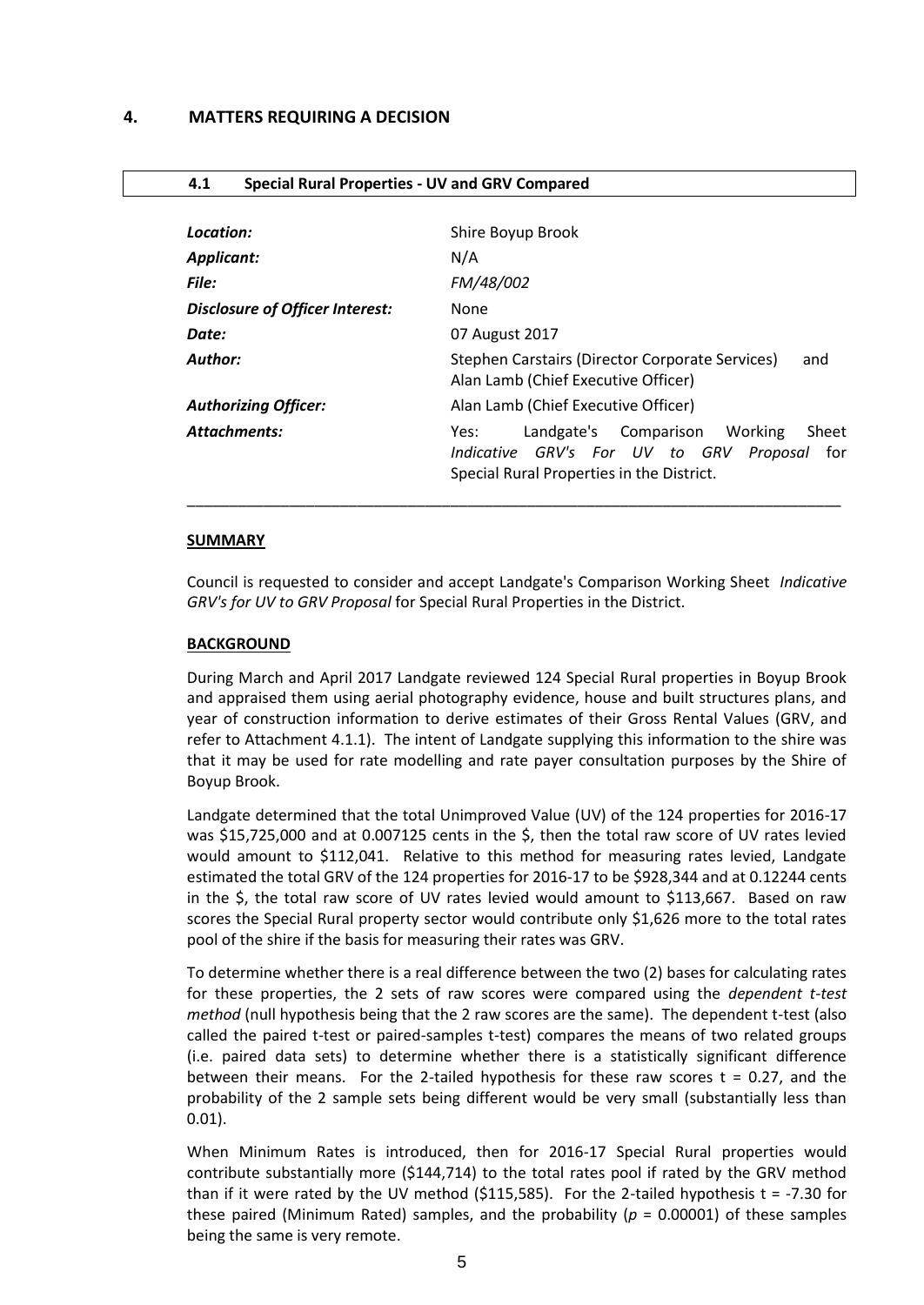# **COMMENT**

The results of the Landgate's comparison of UV with GRV and the dependent t-tests tells us:

- that when comparing 2016-17 raw scores there's no effective difference in rating Special Rural Properties either by the UV method or GRV method; and
- the Special Rural sector would be disadvantaged i.e. be caused to contribute more to the total pool of rates collected, if in 2016-17 it were rated by the GRV (\$144,714) method rather than the UV (\$115,585).

# **CONSULTATION**

Alan Lamb (Chief Executive Officer)

## **STATUTORY OBLIGATIONS**

Nil

## **POLICY IMPLICATIONS**

Council's Rating Strategy applies, and currently it doesn't recognise that Special Rural UV properties would be rated differently from Rural UV properties.

# **BUDGET/FINANCIAL IMPLICATIONS**

This report has significance for the 2017-18 rating period.

### **STRATEGIC IMPLICATIONS**

Nil

# **SUSTAINABILITY IMPLICATIONS**

- **Environmental**  Nil
- **Economic**  Nil
- **Social**  Nil

#### **VOTING REQUIREMENTS**

Simple majority

# **OFFICER RECOMMENDATION - ITEM 4.1**

**That Council:**

- **1. Receives Landgate's Comparison Working Sheet** *Indicative GRV's for UV to GRV Proposal.*
- **2. Determines not to rate Special Rural properties on the basis of GRV at this stage.**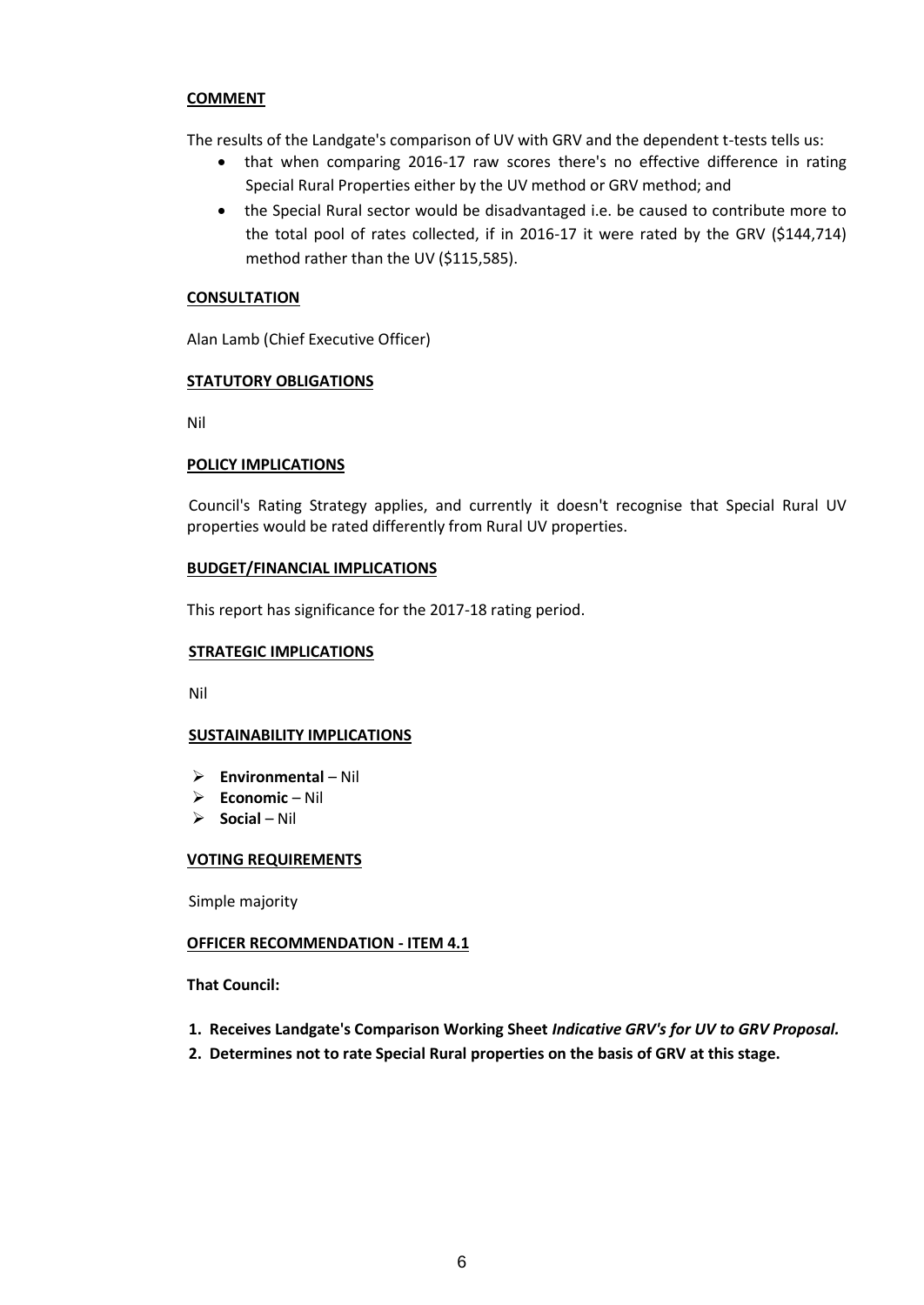| Location:                              | Shire Boyup Brook                                                                                                                                                                                                                                                                                                             |  |
|----------------------------------------|-------------------------------------------------------------------------------------------------------------------------------------------------------------------------------------------------------------------------------------------------------------------------------------------------------------------------------|--|
| Applicant:                             | N/A                                                                                                                                                                                                                                                                                                                           |  |
| <b>File:</b>                           | FM/48/011                                                                                                                                                                                                                                                                                                                     |  |
| <b>Disclosure of Officer Interest:</b> | None                                                                                                                                                                                                                                                                                                                          |  |
| Date:                                  | 06 August 2017                                                                                                                                                                                                                                                                                                                |  |
| Author:                                | Stephen Carstairs (Director Corporate Services)                                                                                                                                                                                                                                                                               |  |
| <b>Authorizing Officer:</b>            | Alan Lamb (Chief Executive Officer)                                                                                                                                                                                                                                                                                           |  |
| <b>Attachments:</b>                    | Yes: 1. 03 Aug 2016 Dept of Local Gov and<br>Communities correspondence: Differential<br>General Rates 2016-17. 2.04 Aug 2017 Dept of Local<br>Gov and Communities correspondence:<br>Revised<br>Objects and Reasons to Special Meeting of Council<br>3. (Revised) Objects and<br>Reasons for Proposed Differential Rates and |  |
|                                        | Minimum Payments for the 2017-18 Financial Year.                                                                                                                                                                                                                                                                              |  |

#### **SUMMARY**

Council is requested to consider and adopt revised Objects and Reasons for Proposed Differential Rates and Minimum Payments for the 2017-18 Financial Year.

\_\_\_\_\_\_\_\_\_\_\_\_\_\_\_\_\_\_\_\_\_\_\_\_\_\_\_\_\_\_\_\_\_\_\_\_\_\_\_\_\_\_\_\_\_\_\_\_\_\_\_\_\_\_\_\_\_\_\_\_\_\_\_\_\_\_\_\_\_\_\_\_\_\_\_\_\_

#### **BACKGROUND**

In August 2016 the then Department of Local Government and Communities (the Department) corresponded to the shire (Attachment 1) that:

*" ... the Shire's Statement of Objects and Reasons will need to be improved ..."*

The Department went on to propose:

- the Statement should clearly specify the object of each individual differential rating category and Minimum Payment;
- the reasons as to why the rate differs from the other categories and the benefits received by the ratepayers in the category; and
- that when defining reasons, the Shire should not consider a tax deduction as a reasonable justification.

As the shire's 2017-18 adopted Objects and Reasons did not comply with the above recommended improvements, on 04 August 2017 the Department corresponded with the shire (Attachment 2) that upon receiving a copy of the minutes of a Special Meeting of Council where revised 2017-18 Objects and Reasons were adopted, the shire could expect to receive (within a week) a response to their 90% complete application to the Minister for approval to levy differential rates that are more than twice the lowest general rate in the category.

#### **COMMENT**

A revised and improved 2017-18 Statement Objects and Reasons (Attachment 3) is presented for Council's consideration.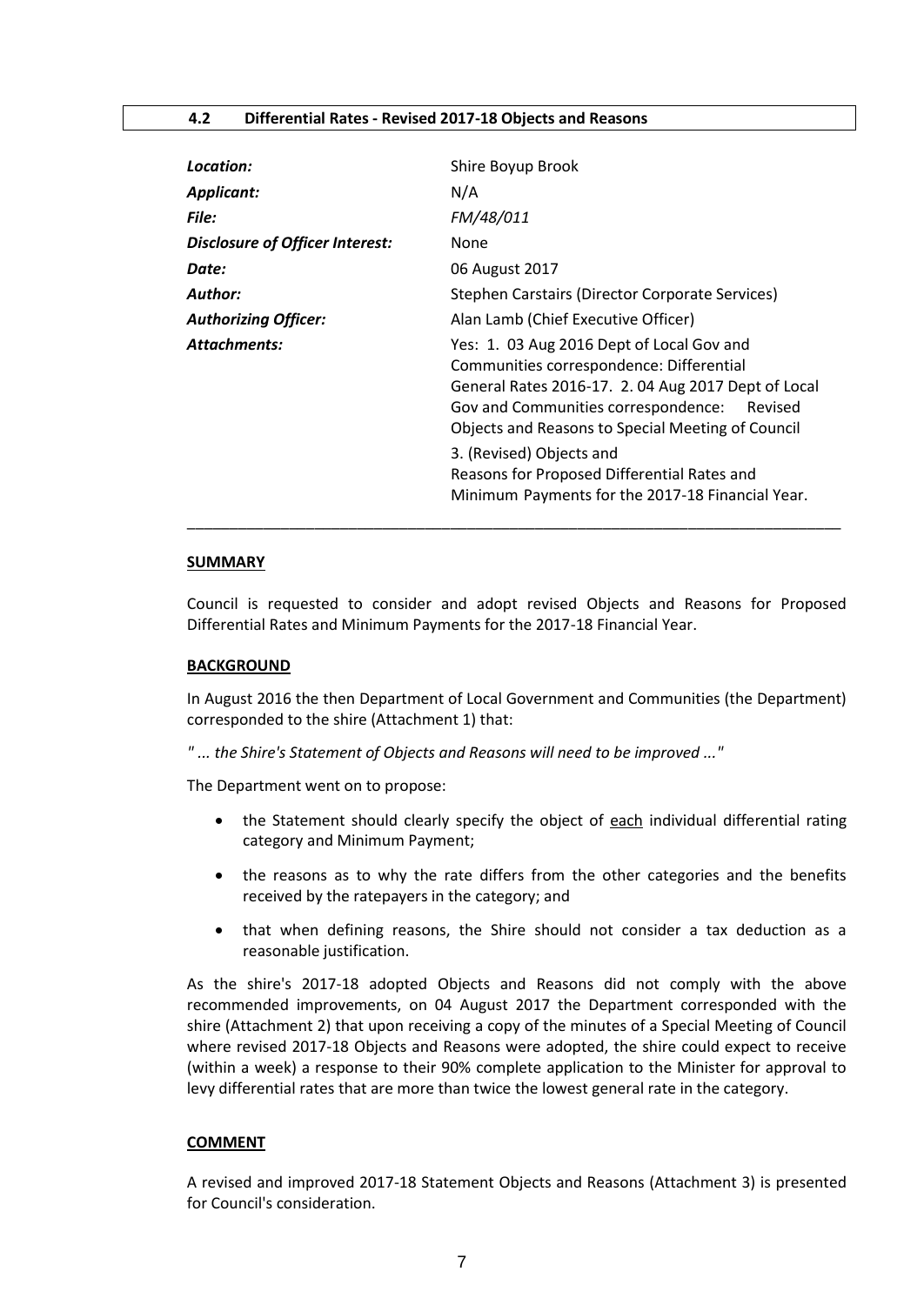# **CONSULTATION**

Alan Lamb (Chief Executive Officer)

**STATUTORY OBLIGATIONS** Nil

**POLICY IMPLICATIONS** Nil

**BUDGET/FINANCIAL IMPLICATIONS** Nil

## **STRATEGIC IMPLICATIONS**

This revised 2017-18 Statement of Objects and Reasons seeks to better communicate with rate payers the considerations made by Council when proposing equitable rate contributions from each of the respective rating categories and sub-categories in the shire.

## **SUSTAINABILITY IMPLICATIONS**

- **Environmental**  Nil
- **Economic**  Nil
- **Social**  Nil

### **VOTING REQUIREMENTS**

Simple majority

#### **OFFICER RECOMMENDATION - ITEM 4.2**

**That Council adopts the revised 2017-18 Statement of Objects and Reasons for Levying Differential Rates, as presented.**